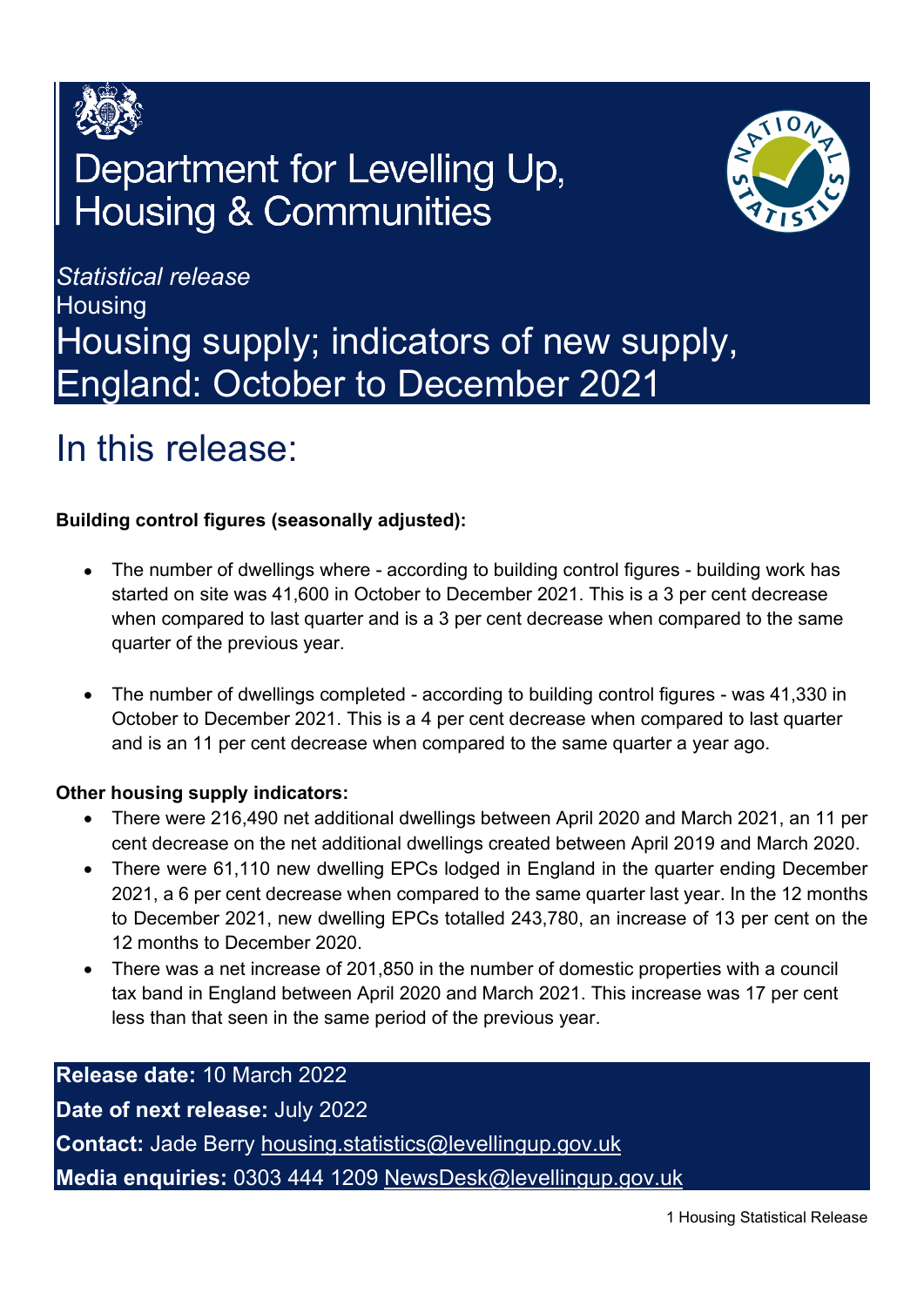# <span id="page-1-0"></span>Table of contents

# <span id="page-1-1"></span>**Introduction**

The purpose of this release is to provide an indication of the levels of and trends in new housing supply in England (please refer to the Technical Notes document for information on statistics in Scotland, Wales, and Northern Ireland). This statistical release presents National Statistics on building control reported estimates of housing supply in England up to 31 December 2021. The figures also show estimates of housing supply in England using other, additional, data sources.

The 'new build dwelling' figures are based on building control inspection data, submitted to the Department by local authorities, the National House Building Council (NHBC) and other independent approved building control inspectors. This series began in 1946 based solely on Local Authority building control. NHBC data were added from 1985 and, after 2007, legislation allowed data from independent approved inspectors.

The Department for Levelling Up, Housing and Communities (DLUHC) also publishes an annual release entitled 'Housing supply: net additional dwellings', which is the primary and most comprehensive measure of housing supply. The indicators of new supply release should be regarded as a leading indicator of overall housing supply. The next release of 'Housing supply: net additional dwellings' will be in November 2022 and will cover the year ending March 2022.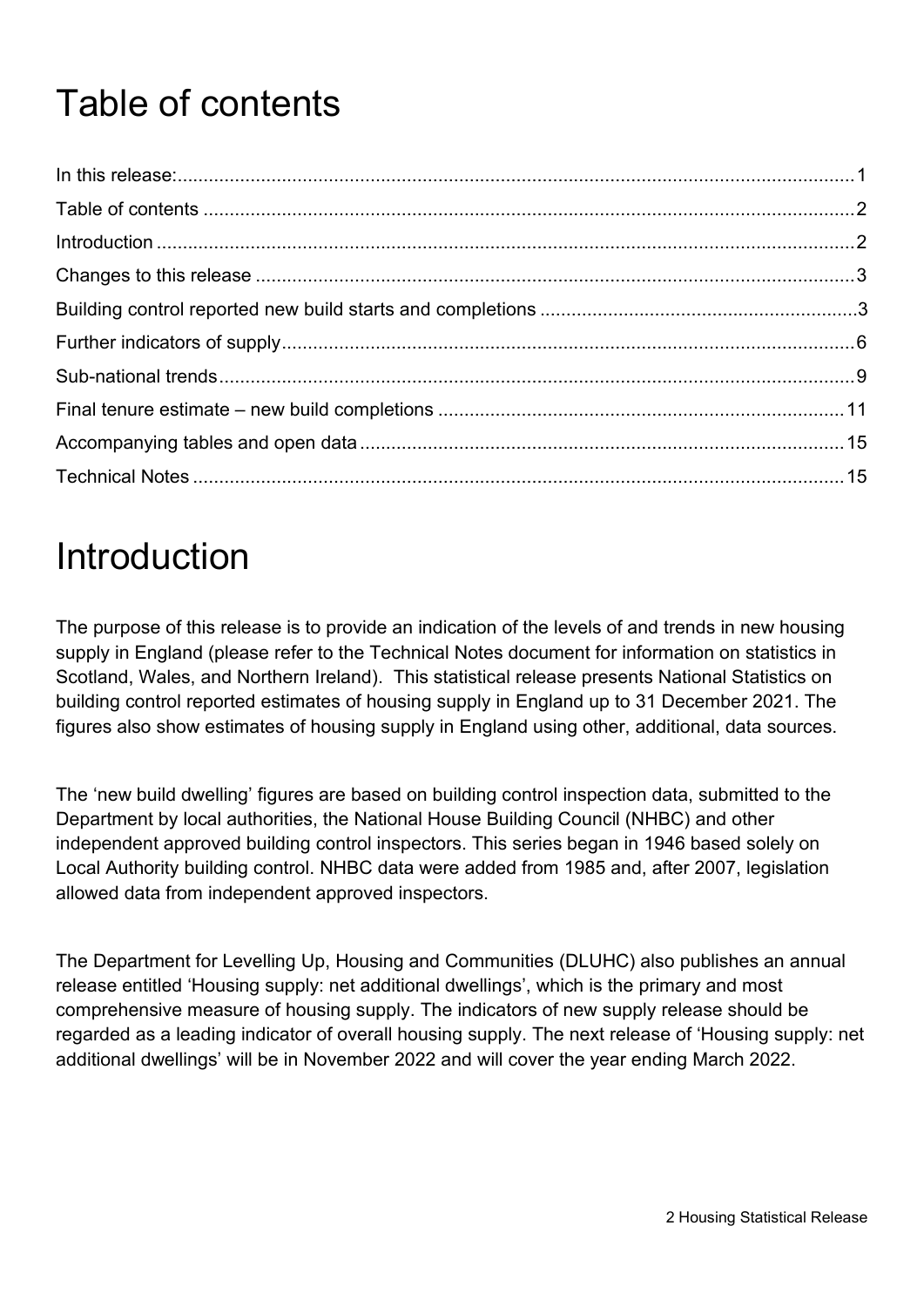# Changes to this release

DLUHC published a consultation, on 26 March 2020, on proposed changes to further improve the house building statistics. The consultation is available at the following link: <https://www.gov.uk/government/consultations/house-building-statistics-proposed-changes>

In this release, further improvements have been implemented to the interactive dashboard which is available at the following link:

[https://www.gov.uk/government/statistics/housing-supply-indicators-of-new-supply-england](https://www.gov.uk/government/statistics/housing-supply-indicators-of-new-supply-england-october-to-december-2021)[october-to-december-2021](https://www.gov.uk/government/statistics/housing-supply-indicators-of-new-supply-england-october-to-december-2021)

# Building control reported new build starts and completions

It is estimated that the building control sourced data currently provides information on about 80% of house building in England, further details are available in the technical notes that support this release. These figures should therefore be used as a leading indicator of trends in total housing supply which is published in the net additional dwellings release in November.

# **Building control – latest quarterly update**

Quarterly figures for new build dwelling starts and completions are given on a seasonally adjusted basis. These should be used for quarterly comparisons to see trends.

# Starts – December quarter 2021

New build dwelling starts in England were estimated at 41,600 (seasonally adjusted) in the December quarter 2021, a 3 per cent decrease compared to the September quarter 2021 and a 3 per cent decrease compared to the same quarter a year ago. Starts are 15 per cent below their March quarter 2007 peak and are 143 per cent above their trough in the June quarter 2020.

# Completions – December quarter 2021

New build dwelling completions in England were estimated at 41,330 (seasonally adjusted) in the December quarter 2021, a 4 per cent decrease from the previous quarter and 11 per cent below the same quarter a year ago. Completions are 15 per cent below their peak in the March quarter 2021 and are 153 per cent above their trough in the June quarter 2020.

# **Long term trends**

3 Housing Statistical Release Looking at Figure 1, trends in starts and completions were similar up to 2008. During the downturn, both starts and completions fell. Completions fell more slowly than starts, but over a longer period. From 2009, starts began to recover and during the next two years both series converged and levelled out. From 2013 to 2018, starts and completions grew again gradually. Since 2019, there was a sustained decrease in starts whilst completions continued to grow. In 2020, there was a steep fall in starts and completions reflecting the restrictions introduced during Spring 2020 in response to the COVID-19 pandemic. Following a sharp uptick in the September quarter 2020, starts and completions both continued to increase up to the March quarter 2021, and have since decreased.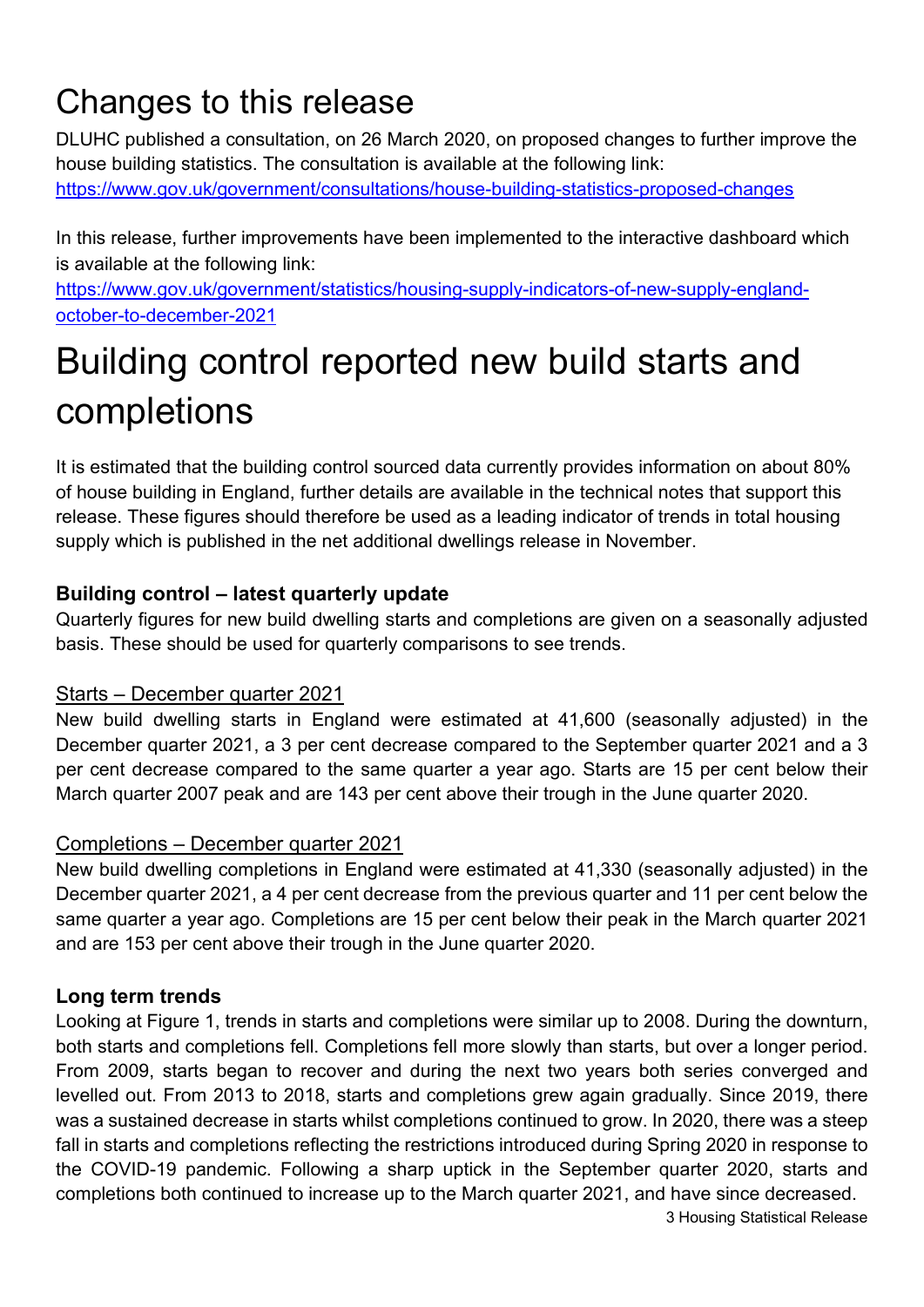**Figure 1: Seasonally adjusted trends in quarterly building control reported new build dwelling starts and completions, England**



The chart includes data from independent approved inspectors from June quarter 2007.

## **Quarterly Index**

The chart below shows the quarterly trends of starts and completions as an index starting at 100 in the June quarter 2007. This should be used when looking at the rate of change of starts and completions rather than the numeric change. The index shows a similar pattern to the seasonally adjusted quarterly estimates with the continued recent decrease in starts and completions evident.

# **Figure 2: Index of building control reported new build dwelling starts and completions, quarterly (seasonally adjusted), England**



The chart includes data from independent approved inspectors from June quarter 2007.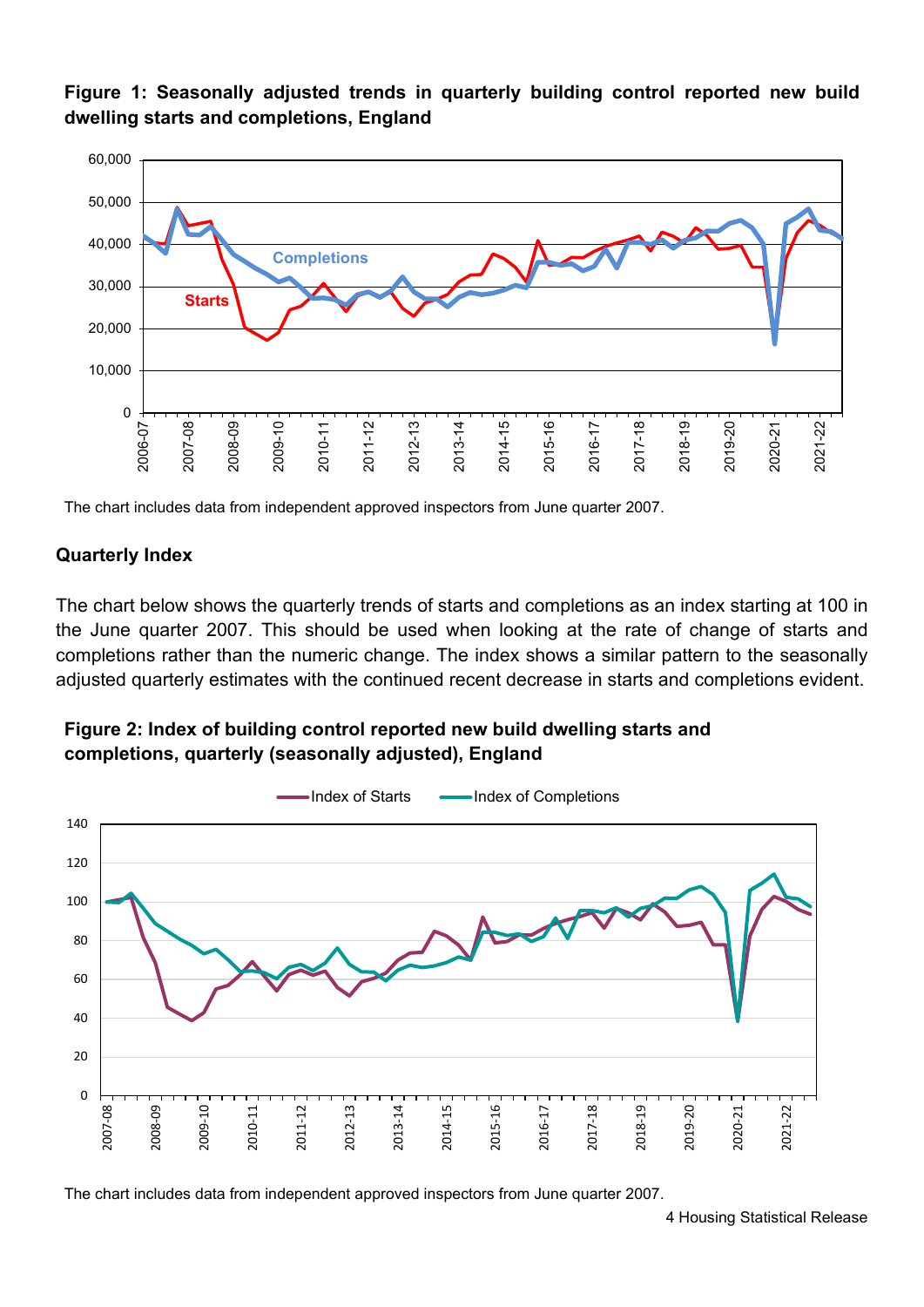# **Building control – latest 12 months update**

These figures are not seasonally adjusted and give annual estimates for house building over a rolling 12-month period. These can be used to make year on year comparisons.

## Starts – year ending December 2021

There were an estimated 174,880 new build dwellings starts in the year to December 2021, a 35 per cent increase compared to the year to December 2020.

### Completions – year ending December 2021

There were an estimated 175,390 new build dwellings completed in the year to December 2021, an increase of 19 per cent compared to the year to December 2020.

# **Long term annual trends**

Annual new build dwelling starts were broadly increasing from 2003-04 until reaching a peak of 183,600 in the year ending December 2007. Starts then fell sharply to a low of 75,350 in the year ending June 2009. Starts increased over the following decade, more than doubling to 169,200 in the year ending September 2018, before falling to 153,000 in the year ending December 2019. Starts then dropped steeply in Spring 2020 due to the restrictions introduced during the COVID-19 pandemic, but then rose sharply to 174,880 in the year ending December 2021.

Similarly, annual new build dwelling completions generally increased from 2003-04 until the year ending December 2007. Completions then gradually fell, reaching a low of 106,720 in the year ending December 2010. Thereafter completions increased gradually to 177,880 in the year ending December 2019. Completions then dropped steeply in Spring 2020 due to the restrictions introduced during the COVID-19 pandemic, recovered sharply to a peak of 183,430 in the year ending June 2021, and have since fallen slightly to 175,390 in the year ending December 2021.





The chart includes data from independent approved inspectors from June quarter 2007.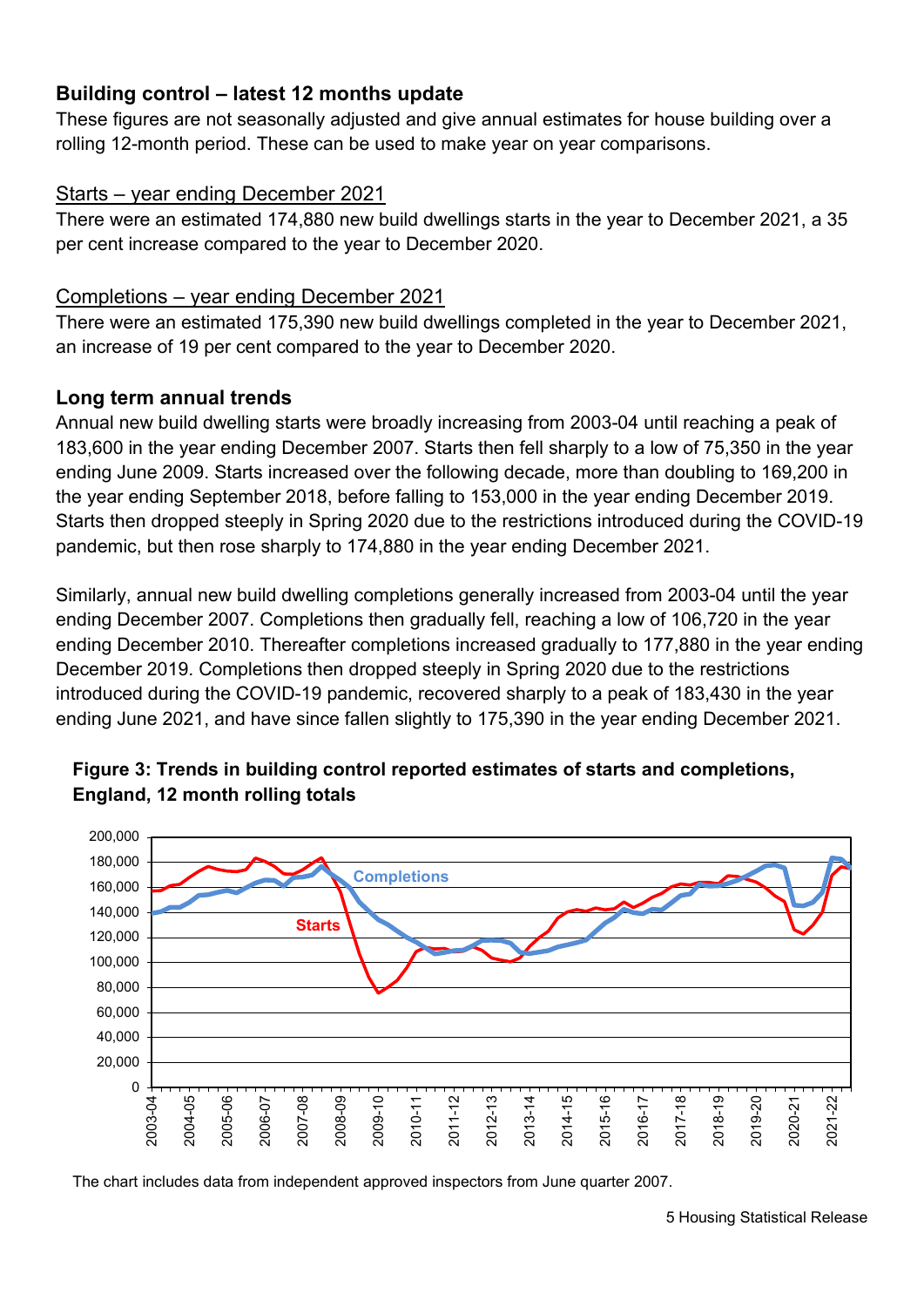**Table 1: Estimated annual total new building control reported build dwelling starts and completions, England, not seasonally adjusted**

|             |         |   | <b>All Starts</b>                         |                              | <b>All Completions</b>                         |                              |
|-------------|---------|---|-------------------------------------------|------------------------------|------------------------------------------------|------------------------------|
| Year Ending |         |   | <b>Starts in</b><br>previous 12<br>months | % change on<br>previous year | <b>Completions in</b><br>previous 12<br>months | % change on<br>previous year |
| 2008        | Oct-Dec |   | 106,890                                   | $-42%$                       | 148,010                                        | $-16%$                       |
| 2009        | Oct-Dec |   | 85,600                                    | $-20%$                       | 124.970                                        | -16%                         |
| 2010        | Oct-Dec |   | 110,660                                   | 29%                          | 106,720                                        | $-15%$                       |
| 2011        | Oct-Dec |   | 113,260                                   | 2%                           | 114.020                                        | 7%                           |
| 2012        | Oct-Dec |   | 101,020                                   | $-11%$                       | 115,590                                        | 1%                           |
| 2013        | Oct-Dec |   | 124,790                                   | 24%                          | 109,440                                        | -5%                          |
| 2014        | Oct-Dec |   | 140,760                                   | 13%                          | 117,810                                        | 8%                           |
| 2015        | Oct-Dec |   | 148.150                                   | 5%                           | 142,470                                        | 21%                          |
| 2016        | Oct-Dec |   | 155,150                                   | 5%                           | 141,870                                        | 0%                           |
| 2017        | Oct-Dec |   | 164,110                                   | 6%                           | 162.480                                        | 15%                          |
| 2018        | Oct-Dec |   | 168,610                                   | 3%                           | 165,490                                        | 2%                           |
| 2019        | Oct-Dec |   | 153.000                                   | -9%                          | 177.880                                        | 7%                           |
| 2020        | Oct-Dec |   | 129,700                                   | $-15%$                       | 147.880                                        | $-17%$                       |
| 2021        | Oct-Dec | P | 174,880                                   | 35%                          | 175,390                                        | 19%                          |

# Further indicators of supply

This section of the release provides analysis of other indicators of housing supply. It is intended that these indicators, along with the building control data, provide a suite of information which give a rounded estimate of the current trends in housing supply and what the more complete estimate of supply (Net additional dwellings) will show when it becomes available in November.

# Energy Performance Certificates

The Department for Levelling Up, Housing and Communities publishes quarterly experimental official statistics on the Energy Performance of Buildings Certificates in England<sup>[1](#page-5-0)</sup> which includes statistics on Energy Performance Certificates (EPCs) lodged for new dwellings. These can be compared to the previously mentioned annual 'Housing supply: net additional dwellings' release, which is the primary measure of housing supply.

EPCs provide a very close estimate to net additions. As with the net additions figures, those from the EPC data include new builds, conversions and change of use etc. They are therefore not a direct comparison with the building control figures shown earlier in this release. This is the reason for the use of other sources to estimate new build completions.

DLUHC started publishing weekly EPC data in 2020 because they were judged to be of immediate value to interested parties to meet demands for statistics measuring the impact of the COVID-19 pandemic. Weekly data is timelier than the quarterly statistics but differs from the quarterly figures

<span id="page-5-0"></span><sup>1</sup> Whilst the EPBC statistical release covers England and Wales, the accompanying tables also have data for England and Wales separately.

<https://www.gov.uk/government/collections/energy-performance-of-buildings-certificates>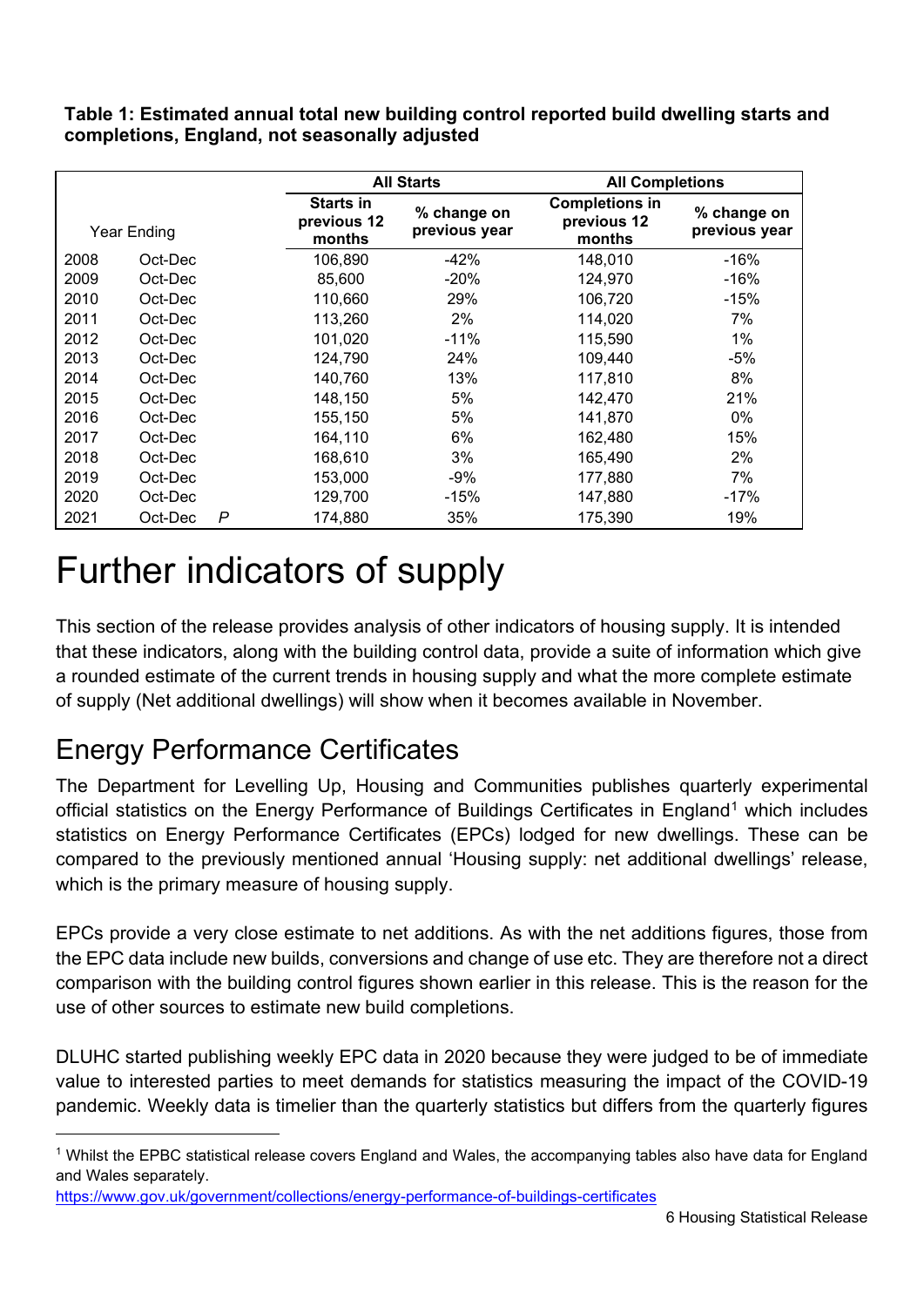due to overlaps of weekly figures. For example, the week commencing 28 December 2020 contains days in December 2020 as well as January 2021. Weekly data may also contain certificates that are cancelled or not for issue following publication and will therefore be an overcount. This represents around 2 per cent of weekly EPC data.

### Annual comparison: new dwelling EPCs and net additional dwellings

Both net additional dwellings and EPCs lodged for new dwellings in England have been steadily increasing since 2012-13, the low point following the economic downturn. In 2019-20, net additions reached 242,700 and new dwelling EPCs totalled 254,720. In 2020-21, net additions fell to 216,490, a decrease of 11 per cent from 2019-20, and new dwelling EPCs fell to 220,730, a decrease of 13 per cent from 2019-20.

## Quarterly comparison: new dwelling EPCs and new build completions

Quarterly figures on EPCs lodged for new dwellings have followed a similar trend to quarterly new build dwelling completions since 2009-10. There were 61,110 new dwelling EPCs lodged in England in the quarter ending December 2021, representing a 7 per cent decrease when compared to the same quarter last year. The number of new dwellings EPCs lodged are higher than quarterly new build completions as they comprise of new build dwellings plus dwelling conversions (for example a house into flats) and change of use of an existing building (for example a shop into a house or a barn conversion). One of the reasons for the difference between the two sets of figures is partly due to an increase in the number of new dwellings created through change of use.

### Weekly comparison: new dwelling EPCs

There were 52,230 EPCs lodged for new build dwellings in the 13 weeks to the week commencing 28 February 2022, a 6 per cent decrease on the 13 weeks to the week commencing 1 March 2021. Decreases in the weekly EPC series at the end of each year do not necessarily reflect the trends in housing completions as fewer EPCs are lodged in the Christmas period.

Figure 4 below shows a comparison of EPCs lodged for new build dwellings from the quarterly series and the weekly series. The weekly series is presented with 13-week rolling totals. The figure shows the rolling 13-week totals closely follow the quarterly series.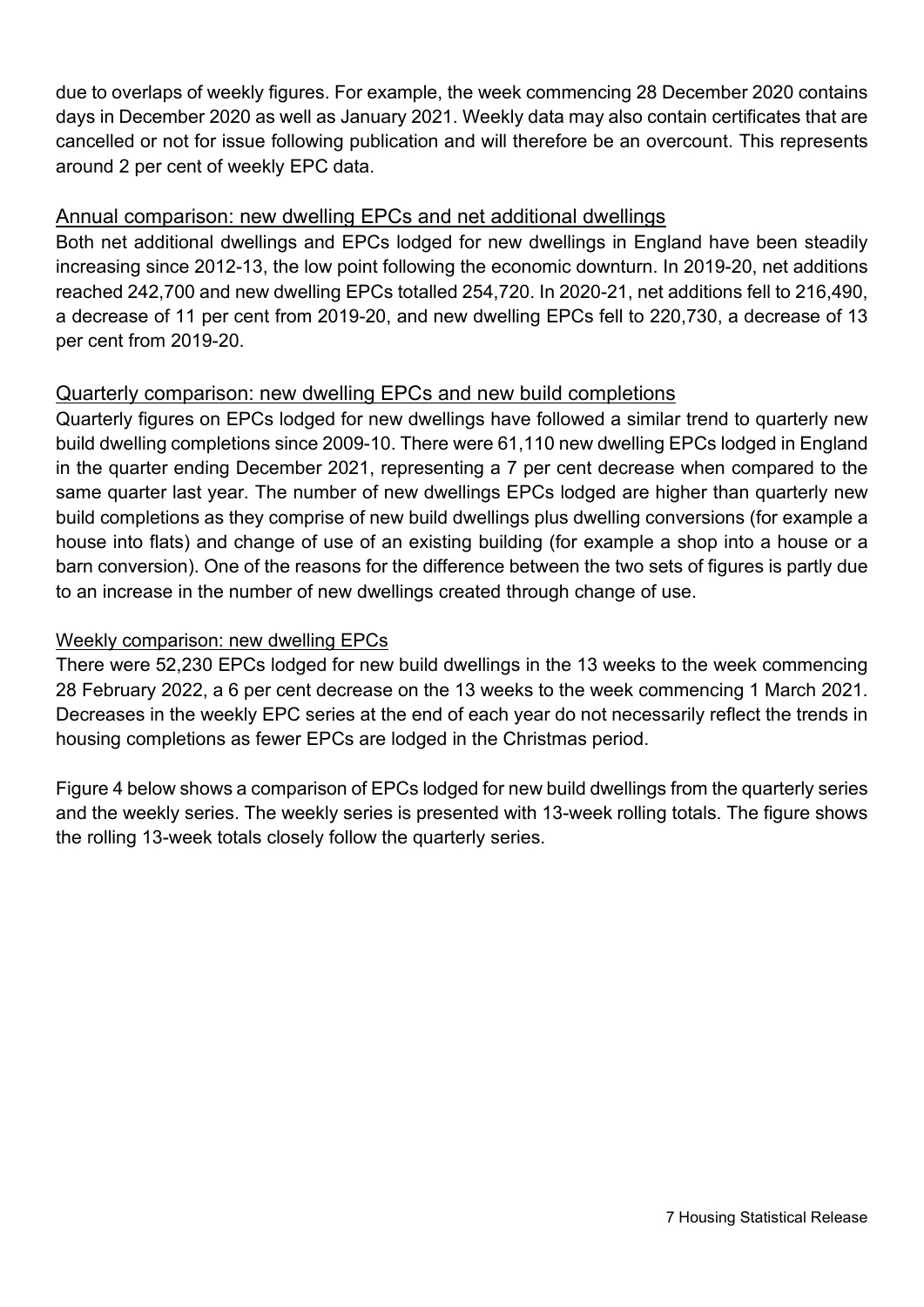

**Figure 4: Quarterly new build dwellings EPCs lodged, 13-week rolling new build dwellings**

#### **Sources:**

Energy Performance of Buildings Certificates in England and Wales: October to December 2021, Live Table NB1; Building control reported new build dwellings, Live Table 213; Weekly EPCs lodged for domestic properties (new dwellings).

# Council Tax Stock of Properties

The Valuation Office Agency publishes annual official statistics on the number of domestic properties with a council tax band in England<sup>[2](#page-7-0)</sup> which includes statistics on the net increase in the stock of domestic properties. These can similarly be compared to net additional dwellings statistics, which are the most comprehensive measure of housing supply, though it is an approximate comparison as the VOA figures include communal accommodation and properties moving between the business rates list and the council tax list (e.g. re-classification of holiday lets to a dwelling). This can over or under-estimate net additional dwellings. The Council Tax stock of properties also includes new builds, conversions and change of use etc. Therefore, they are also not a direct comparison with the building control figures.

#### Annual comparison: net change in domestic properties and net additional dwellings

Net additional dwellings and the change in the Council Tax stock of properties in England steadily increased to 2019-20, from 2012-13 and 2013-14 respectively, the low point following the economic

<span id="page-7-0"></span><sup>2</sup> Whilst the statistical release covers England and Wales, the accompanying tables also have data for England and Wales separately.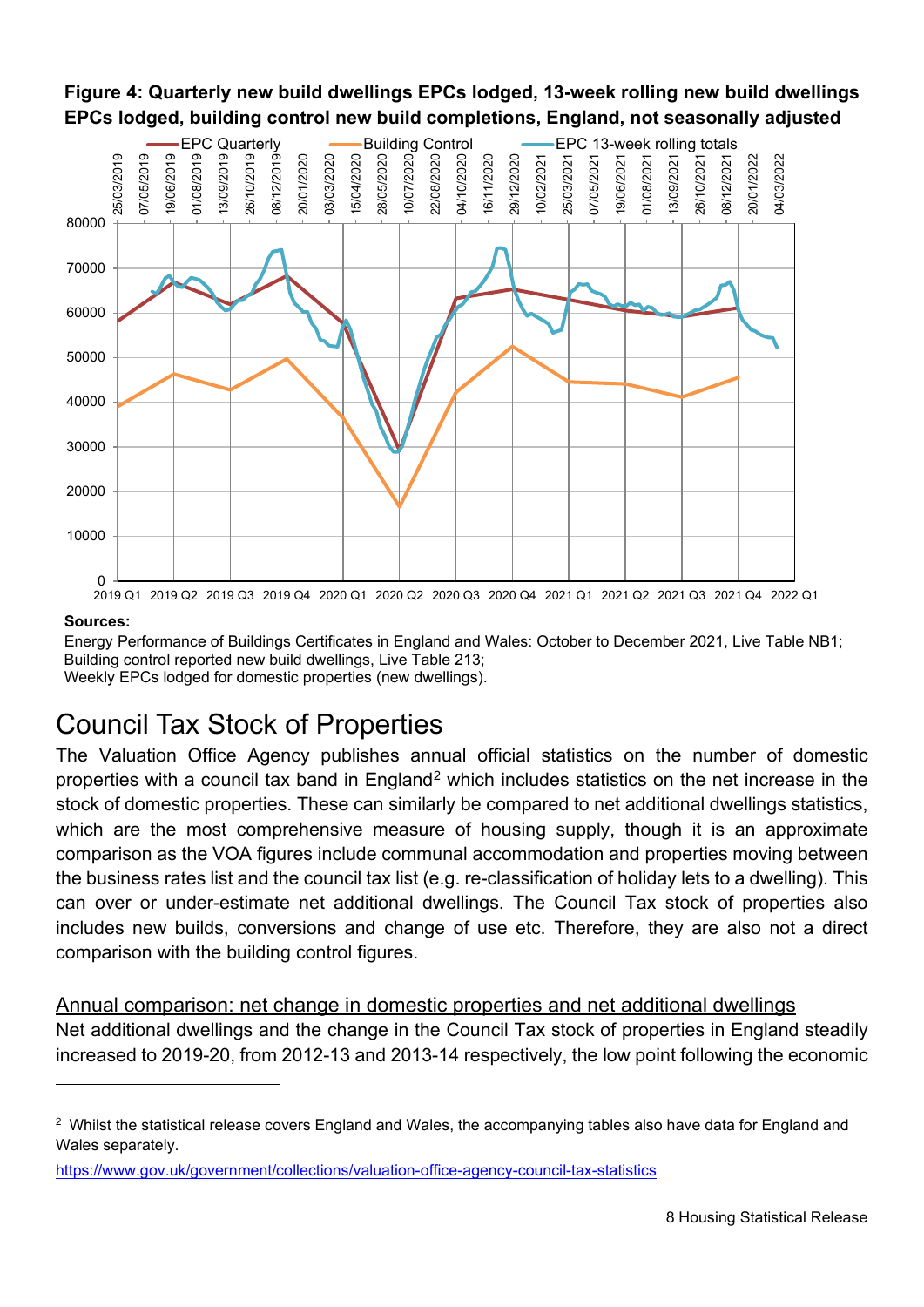downturn. In 2019-20, net additional dwellings reached 242,700 whilst the change in the Council Tax stock of properties totalled 243,720. In 2020-21, net additions fell to 216,490, a decrease of 11 per cent from 2019-20 and the change in the Council Tax Stock of properties totalled 201,850, a decrease of 17 per cent on the previous year.

# **Estimating total housing supply (net additional dwellings)**

Figure 5 below shows the other measures of housing supply directly compared to net additions.

# **Figure 5: Net additional dwellings, new dwelling EPCs lodged, annual change in the Council Tax stock of properties and building control new build completions, England, 12 month totals**



#### **Sources:**

Housing supply: net additional dwellings, England: 2020 to 2021, Live Table 120; Energy Performance of Buildings Certificates in England and Wales: October to December 2021, Live Table NB1; Council Tax: stock of properties, 2021, Table CTSOP1.0; Building control reported new build dwellings, Live Table 213.

# Sub-national trends

### **Starts**

In the year to December 2021, starts increased in all regions from the year to December 2020. The largest percentage increase was 53 per cent in the East of England. In London, starts were 25 per cent higher in the year to December 2021 than in the year to December 2020.

### **Completions**

In the year to December 2021, all regions had an increase in completions from the year to December 2020. The largest percentage increase was 30 per cent in the East Midlands. In London, completions increased by 10 per cent in the year to December 2021 than in the year to December 2020.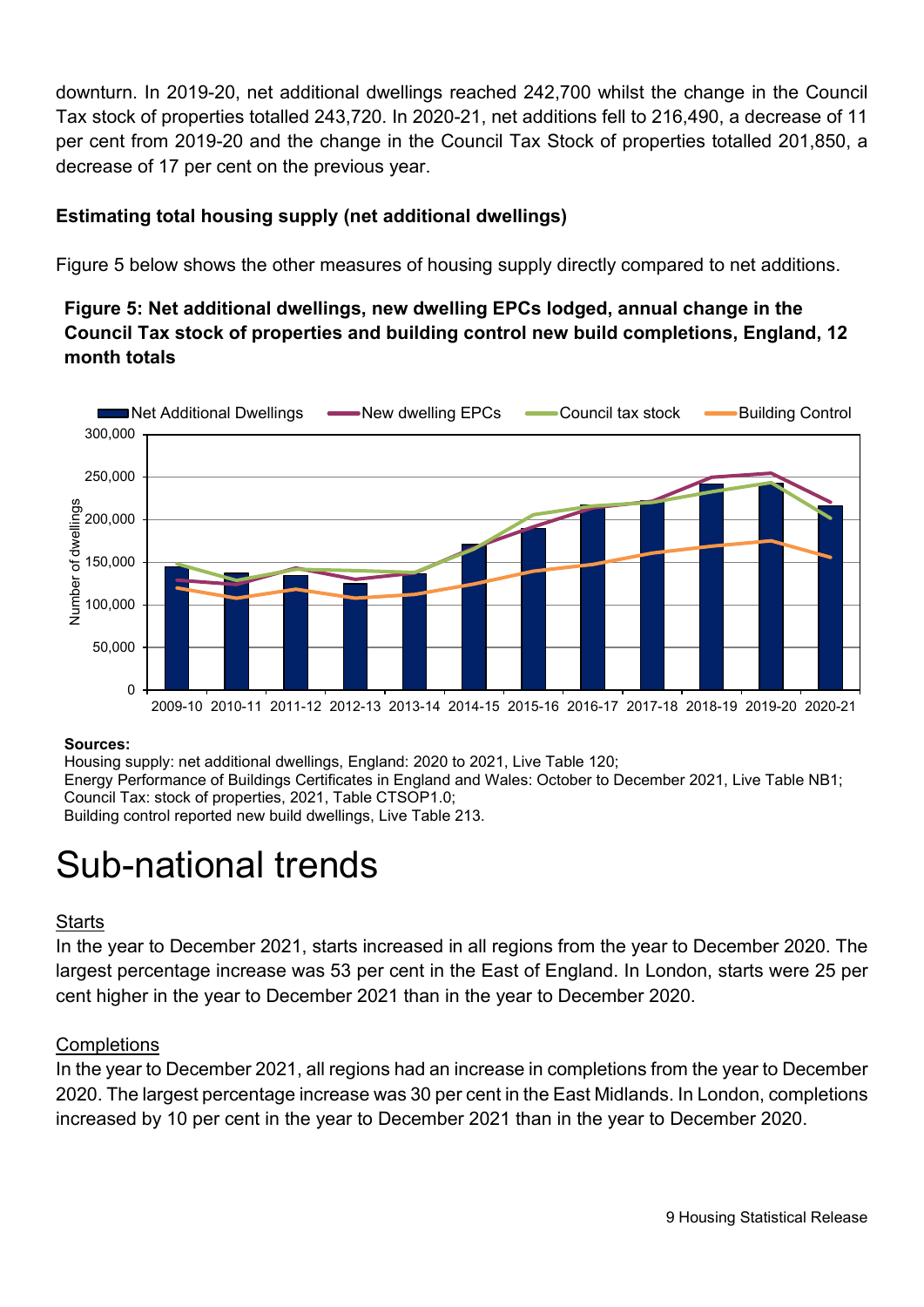Figure 6 shows higher rates of annual starts per 1,000 dwellings in the East of England and the East Midlands and higher rates of annual completions per 1,000 dwellings in the East Midlands and the South East.





Figure 6 shows the number of starts and completions per 1000 dwellings in each of the 9 English regions over the year to December 2021. To show house building in proportion to the size of each district we divide the number of starts or completions in the year by the existing dwelling stock. The result is multiplied by 1,000 to give a figure that is easier to interpret. For example, a region with 100,000 dwellings where, over the previous year, 570 new dwellings are started would give a value of 5.7 new dwellings per thousand of existing stock and would therefore be shaded in light blue in the coloured map for starts. © Crown copyright and database right 2022 Ordnance Survey 10024857

# **Local Authority and Local Enterprise Partnership**

Local Authority level building control reported house building statistics are found in Live Table 253 and 253a. Figures aggregate to Local Enterprise Partnership geographies are in Live Table 255.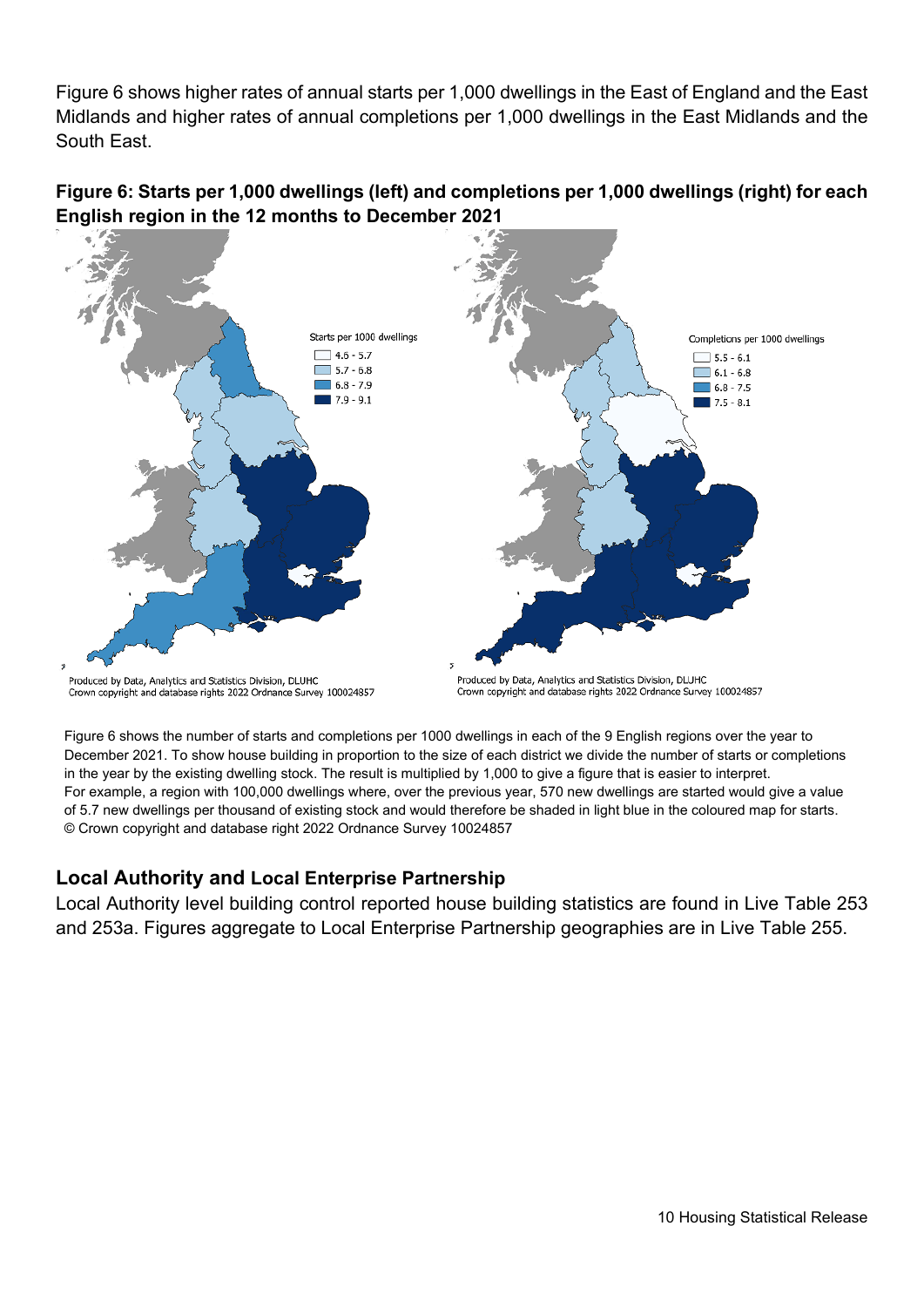# Final tenure estimate – new build completions

Figure 7 below shows the estimated final tenure split of new build completions since 2006-07 using a modelled approach based on the Affordable Housing Supply Statistics explained in the methodology section below.

The final tenure is the final usage of the new dwellings - whether they are for private ownership, housing associations or local authority housing stock. This is different to the tenure of the developer as private developers also build for housing associations and local authorities.

In 2020-21, it is estimated that Private Enterprise (dwellings built for private sale, private renting, and by non-registered providers) delivered 78%, Housing Associations 20% and Local Authorities 2% of new build dwellings.

### **Figure 7: Number of permanent new build dwellings completed, by final tenure, England, 1969-70 to 2020-21**



#### **Sources:**

1969-70 – 2005-06: Building control reported new build dwellings, Live Table 213 2006-07 – 2020-21: Total New Build: Housing supply: net additional dwellings, England: 2020 to 2021, Live Table 120 Housing Association New Build: Affordable housing supply in England: 2020 to 2021, Open Data Local Authority New Build: Affordable housing supply in England: 2020 to 2021, Open Data Private Enterprise New Build: Modelled as Total New Build - Housing Associations - Local Authorities

11 Housing Statistical Release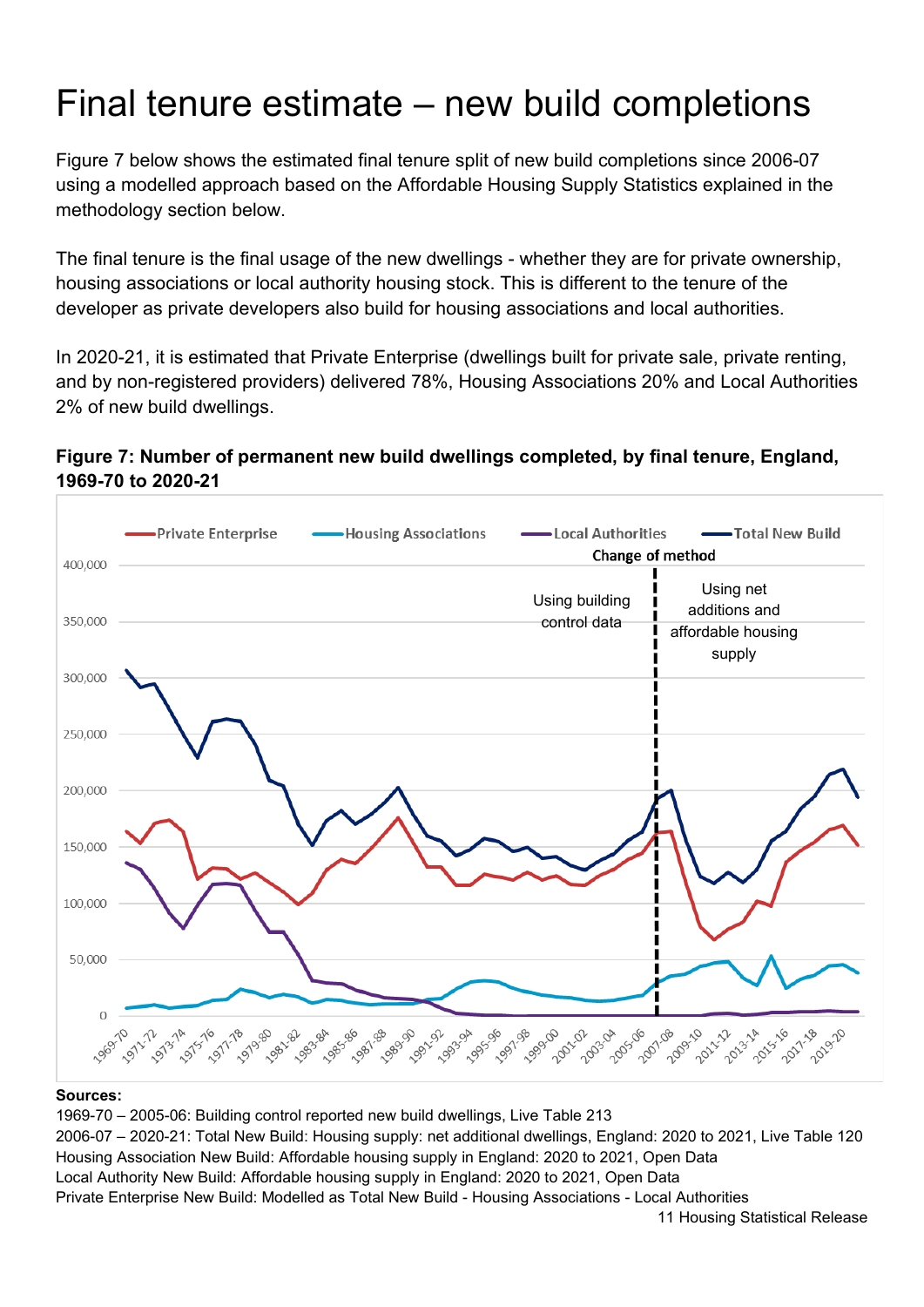### **Methodology**

This estimate of tenure split in Figure 7 uses total new build completions from net additions and completions delivered by Housing Associations (HAs) and Local Authorities (LAs) from the Affordable Housing Supply release to estimate the Private Enterprise (PE) delivery.

Prior to 2005-06 the tenure split is estimated using the building control reported data, which reports on the provider type. However, this is not the same as providing an estimate of the final tenure of the dwellings once they are completed. It is not always possible, nor is it the responsibility, of a building control inspector to know the final tenure and this is likely to cause an over estimation of the supply for private enterprise.

From 2006-07 onwards the affordable housing statistics and net additional dwellings are used to model the tenure split. This method will be more accurate in providing the final tenure of new housing supply. This series begins at 2006-07 as this is when the new build component in the net additions estimates was first published.

Figure 8 below includes the number of units whose final tenure is either Housing Association or Local Authorities having been provided under Section 106 (nil grant) agreements. In 2020-21, over half of the completions delivered through Housing Associations or Local Authorities were under Section 106 agreements. The Section 106 (nil grant) figures before 2011 are not included as the data were not collected. Non-registered providers and unknown providers contributing to affordable housing delivery are being included in the Private Enterprise estimate in Figures 7 and 8.

### **Figure 8: Number of permanent new build dwellings completed, by tenure, England, 2011- 12 to 2020-21**



#### **Sources:**

Total New Build: Housing supply: net additional dwellings, England: 2020 to 2021, Live Table 120 Housing Associations + Local Authorities New Build: Affordable housing supply in England: 2020 to 2021, Open Data Private Enterprise New Build: Modelled as Total New Build - Housing Associations - Local Authorities Section 106 (nil grant): Affordable housing supply in England: 2020 to 2021, Open Data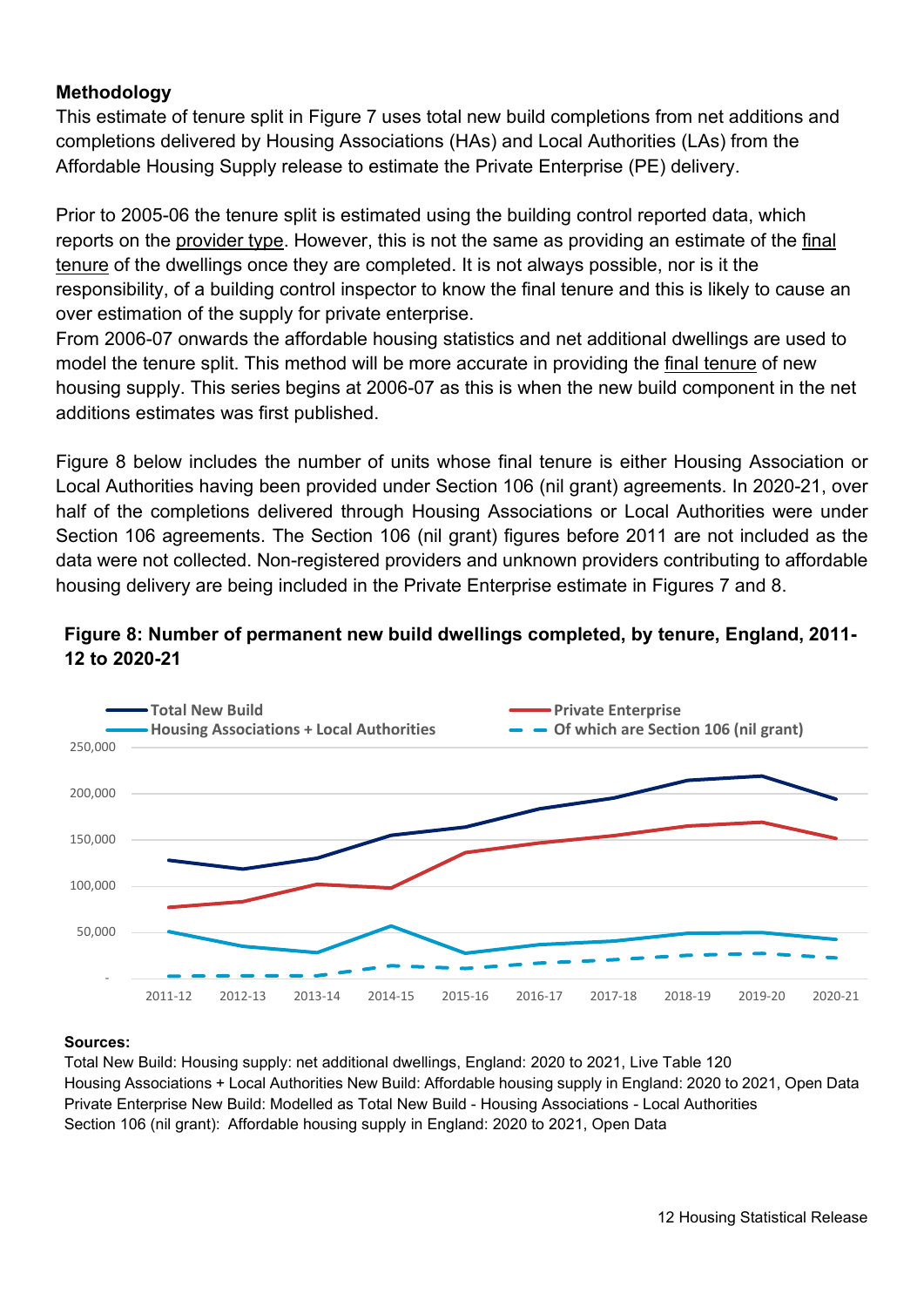# Planning applications

DLUHC also produces planning applications statistics measuring the number of applications submitted and granted.

### **Residential units**

The figures collected by the department are the numbers of decisions on planning applications submitted to local planning authorities, such as the number of homes in the case of housing developments, rather than the number of units included in each application. The department supplements this information by obtaining statistics on housing permissions from a contractor, Glenigan[3](#page-12-0). The latest provisional figures show that permission for 319,000 homes was given in the year to 31 September 2021, up 8 per cent from the 295,000 homes granted permission in the year to 31 September 2020.

Revisions have been made following a review by Glenigan of the most relevant types of planning approval to be included in the figures to achieve accurate measurement whilst minimising double counting. These figures are provided here to give contextual information to users and have not been designated as National Statistics. Further details are provided in the Planning statistics release: <https://www.gov.uk/government/collections/planning-applications-statistics>

When considering the below figures in relation to the central government aim of raising housing supply to 300,000 homes per year on average by the mid-2020s, it should be noted that, in practice, many permissions do not result in a home being delivered. This is due to a range of reasons relating to the circumstances of landowners and developers as well as the local and national economy. In addition, i) time lags in building can affect the number of homes built in a particular period; and ii) the methodology used cannot guarantee that all double counting of permissions is removed from the above figures.

<span id="page-12-0"></span> $3$  Glenigan routinely collects data on planning applications submitted to all English local planning authorities and records the information by maintaining a 'planning application' for every project. The data have been updated over time as subsequent applications are submitted and decisions made, with all new applications being matched against the existing database at entry stage. This has involved an automated process supplemented by manual checking to identify any further matching project.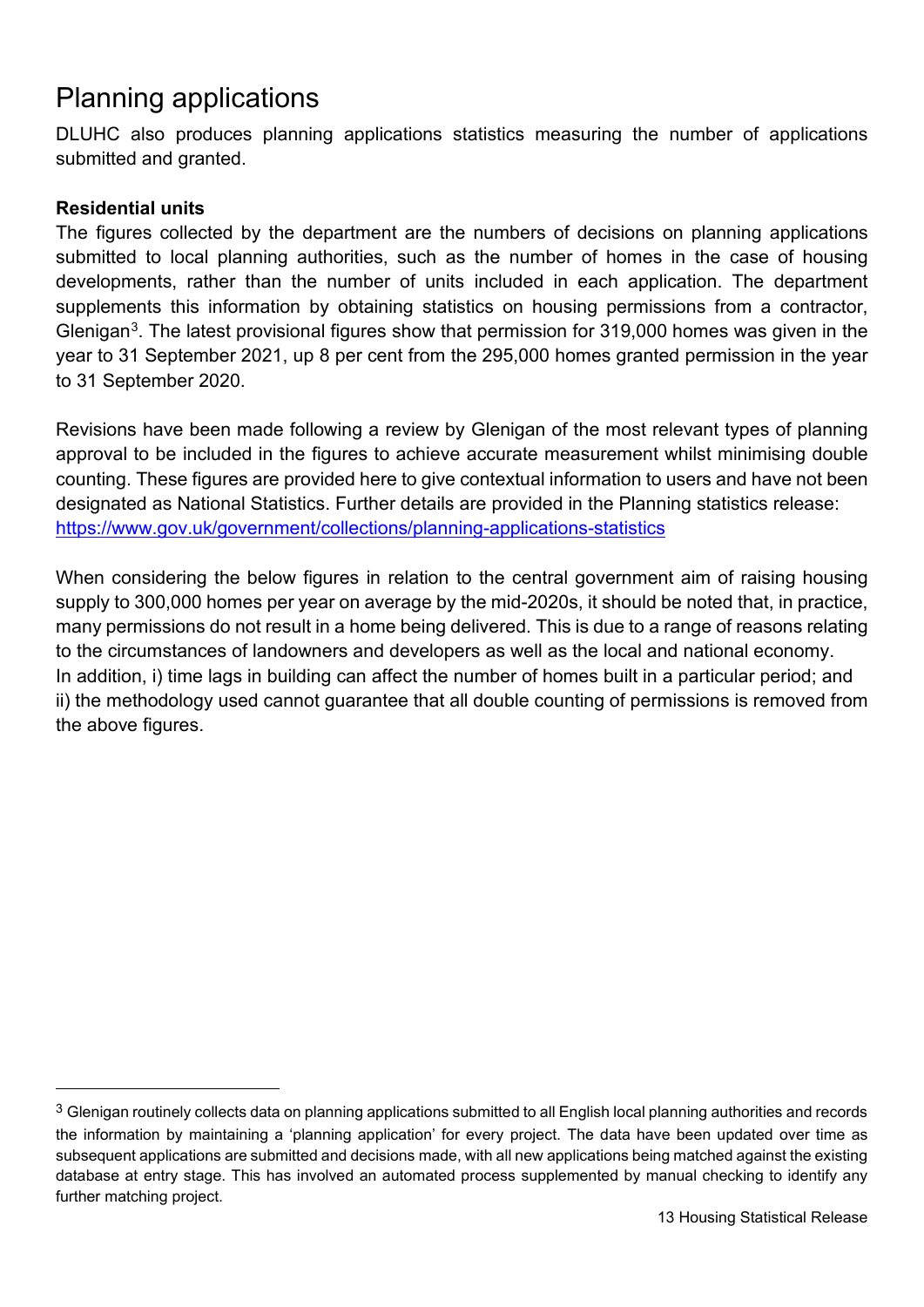### **Table 2: Number of housing units granted planning permission, England, annual totals to September 2021**

|             |         |                | <b>Units Granted</b>      |        |  |  |
|-------------|---------|----------------|---------------------------|--------|--|--|
| Year Ending |         | <b>Number</b>  | % change on previous year |        |  |  |
| 2009        | Jul-Sep |                | 147,000                   |        |  |  |
| 2010        | Jul-Sep |                | 162,000                   | 10%    |  |  |
| 2011        | Jul-Sep |                | 163,000                   | 0%     |  |  |
| 2012        | Jul-Sep |                | 174,000                   | 7%     |  |  |
| 2013        | Jul-Sep |                | 205,000                   | 18%    |  |  |
| 2014        | Jul-Sep |                | 220,000                   | 8%     |  |  |
| 2015        | Jul-Sep |                | 255,000                   | 16%    |  |  |
| 2016        | Jul-Sep |                | 306,000                   | 20%    |  |  |
| 2017        | Jul-Sep |                | 332,000                   | 8%     |  |  |
| 2018        | Jul-Sep |                | 301,000                   | $-9%$  |  |  |
| 2019        | Jul-Sep |                | 329,000                   | 9%     |  |  |
| 2020        | Jul-Sep | $\mathcal{R}$  | 295,000                   | $-10%$ |  |  |
| 2021        | Jul-Sep | $\overline{P}$ | 319,000                   | 8%     |  |  |

<span id="page-13-0"></span>These figures show a similar trend to the building control reported starts and completions.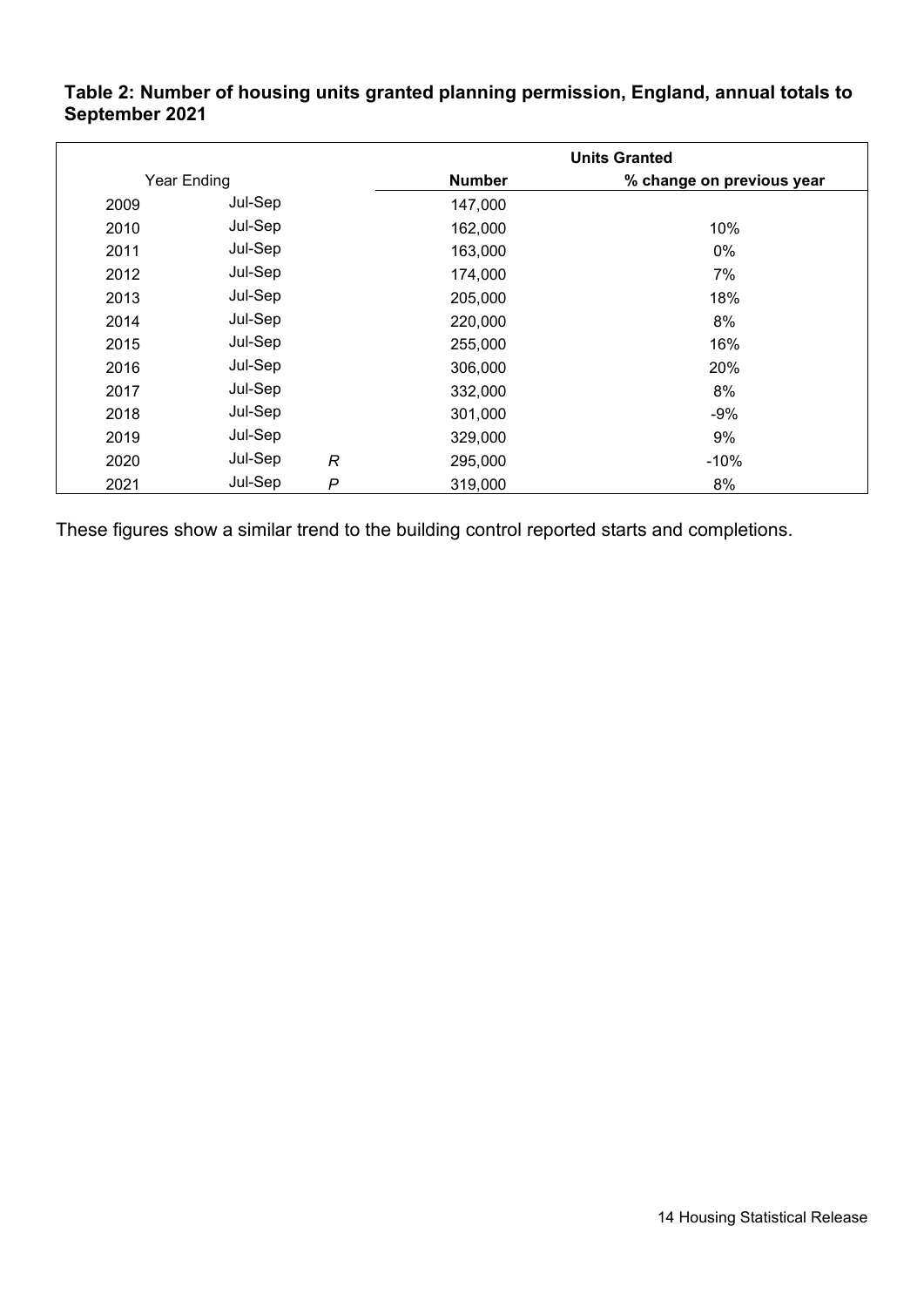# Accompanying tables and open data

# Symbols used

The following conventions have been used in the tables:

- .. Not available;
- Fewer than 5 dwellings;
- P Figure provisional and subject to revision;
- R Revised from previous release.

Totals may not equal the sum of component parts due to rounding to the nearest 10.

# **Tables**

Accompanying tables are available to download alongside this release. These tables can be accessed at<http://www.gov.uk/government/statistical-data-sets/live-tables-on-house-building>

These data are also available in a dashboard that can be access at [https://www.gov.uk/government/collections/house-building-statistics.](https://www.gov.uk/government/collections/house-building-statistics)

# Open data

The EPC statistics are available in fully open and linkable data formats at Open Data Communities: [http://opendatacommunities.org](http://opendatacommunities.org/)

# <span id="page-14-0"></span>Technical Notes

Please see the accompanying technical notes document for further details. This can be found at [https://www.gov.uk/government/collections/house-building-statistics.](https://www.gov.uk/government/collections/house-building-statistics)

Information on Official Statistics is available via the UK Statistics Authority website: <https://www.statisticsauthority.gov.uk/>

Information about statistics at DLUHC is available via the Department's website: [https://www.gov.uk/government/organisations/department-for-levelling-up-housing-and-communi](https://www.gov.uk/government/organisations/department-for-levelling-up-housing-and-communities/about/statistics)[ties/about/statistics](https://www.gov.uk/government/organisations/department-for-levelling-up-housing-and-communities/about/statistics)